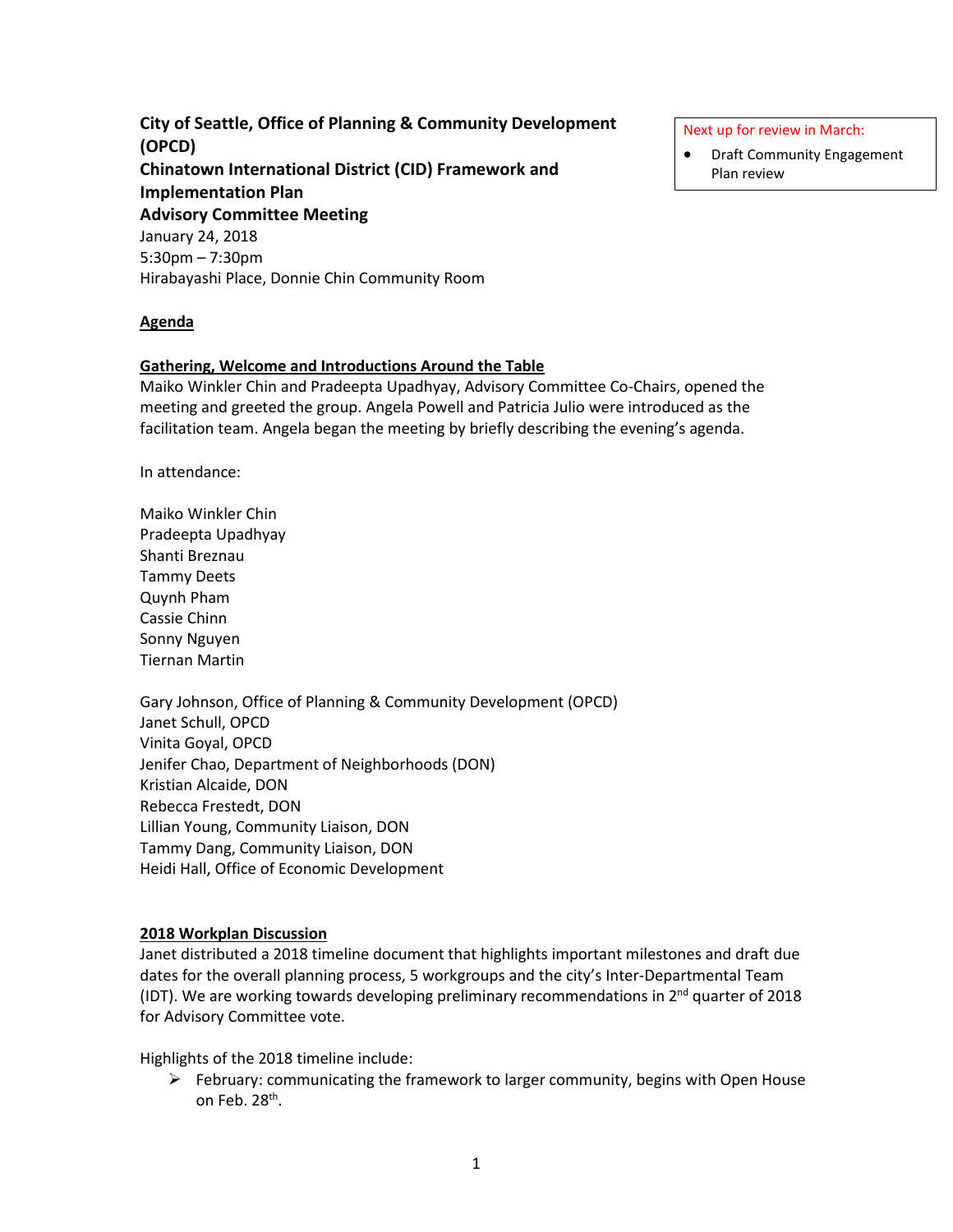- $\triangleright$  June: preliminary set of recommendations from workgroups are presented to the Advisory Committee
- $\triangleright$  September: Committee finalizes and prioritizes recommendations
- $\triangleright$  November: Draft and finalize implementation plan and schedule legislative meetings.

Angela then asked the group to write down questions about the 2018 timeline. We discussed 3 questions during the meeting, a list of all the questions is below.

Question 1: We need to get our final deliverables done by year-end. What if we can't meet that?

- OPCD is committed to continue meeting to ensure creation of a good final deliverable, if the planning process goes beyond November 2018. Some workgroups have deliverables with concrete deadlines because consultants are involved and their work has a specific end date (i.e. ISRD and Charles Street workgroups). Others will be more iterative (i.e. community stabilization workgroup).
- How do recommendations connect to city budget / funding opportunities? The concern is that we miss the budget process for plan implementation.
	- o *The Mayor's budget is drafted during the spring and early summer. June will be the latest opportunity for suggestions that could be included in the Mayor's budget. The City Council receives the Mayor's budget in early September and then conducts a budget process that concludes prior to the Thanksgiving holiday. Adding items to the Council's budget process requires getting the support of at least three Councilmembers. The Council has a quarterly Supplemental Budget process that can provide an opportunity for budget additions during the year.*
- If we were able to finalize recommendations by May or June, our recommendations would flow smoothly into the Mayor's and Council's budget process for 2019. Unfortunately, this isn't possible with where we're at right now. What's our next timing target? Summer 2018?
	- o *See the previous response*.
- Next opportunity for recommendations to get funded is the Council's quarterly supplemental process in 2019.

Question 2: What happens after conclusion of Advisory Committee meetings? What will the plan look like when it's done, who will take it and begin implementation?

- OPCD anticipates that a final deliverable will look like a set of recommendations or an "Action Agenda" for the city to address specific issues of the 5 workgroups.
- The Committee should have the opportunity to present the final list of recommendations to the Mayor and City Council.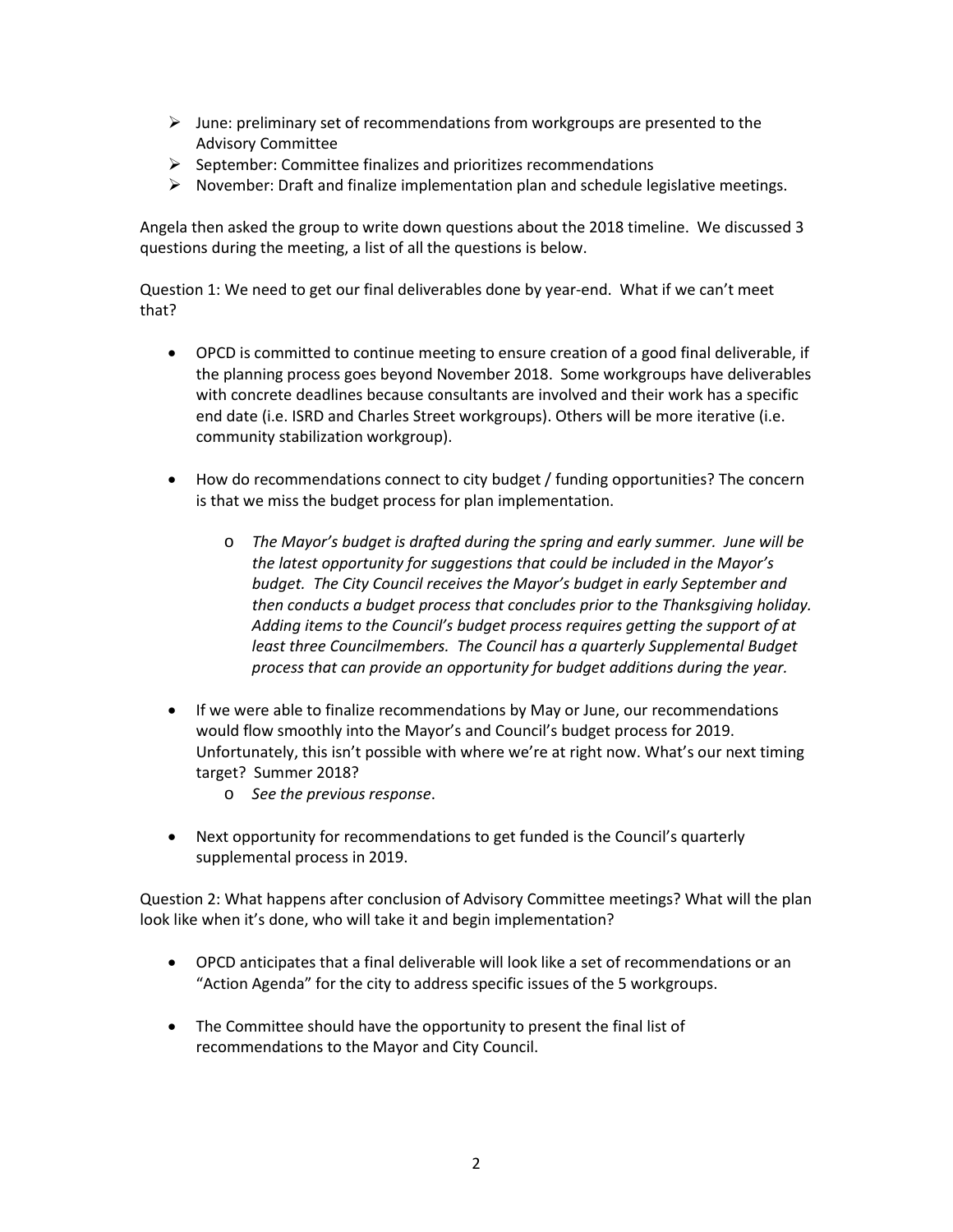- There are already some "built in" deliverables that we anticipate finalizing at the end of this planning process. For example, with the ISRD and Charles Street workgroups, consultants have been hired to produce specific deliverables i.e. new set of guidelines and a re-development plan. There may be some workgroups that keep going in 2019.
- The Capital Coordination workgroup is different from the others as it requires regular community engagement for a long list of capital projects. One recommendation could be that this workgroup continues beyond 2018.
- Some recommendations will have specific timing for implementation attached, other recommendations will be broader and will most likely need on-going attention and work after the Committee concludes its planning process at the end of 2018.
- It will be helpful to define timing for implementation of recommendations.

Question 3: What is "The Framework" that is being presented at the Open House and what do we need to do prior to the event (scheduled for February 28)?

- "The Framework" is the list of topics that each workgroup is working on. At the event, we'll distribute information and ask attendees if these topics seem right and what we're missing.
- This is a good opportunity for folks who are interested in volunteering in a workgroup.
- There is no need to do anything, other than show up. It would be ideal to have members from all 5 workgroups in attendance.

# **Additional questions by Advisory Committee Members**

Workplan & Timeline

- What happens if work groups decide they need more time to develop recommendations?
	- o *We want this to be a meaningful and fruitful process for the community. We have suggested stages or milestones throughout the year in order to keep workgroups moving towards completed recommendations. Workgroups, however, can take longer if necessary to get desired results.*
- Are we sure we will meet the timeline?
	- o *We believe that workgroups should be able to craft final sets of recommendations by the end of the year. If it becomes apparent that a workgroup will not finish by the end of the year, staff will confer with workgroup members to reach agreement on what additional work remains and what is a reasonable length of time to complete that work.*
- Do we have a back-up plan in case we do not meet the timeline?
	- o *OPCD staff have committed to stay with this process as necessary to ensure a quality outcome. Should it become apparent that one or more workgroups will need to continue into 2019, we will need to agree on how much additional time will be necessary.*
- Time between 3<sup>rd</sup> milestone (draft recommendations & prioritize) and 4<sup>th</sup> milestone (draft implementation plan / legislation) is too short!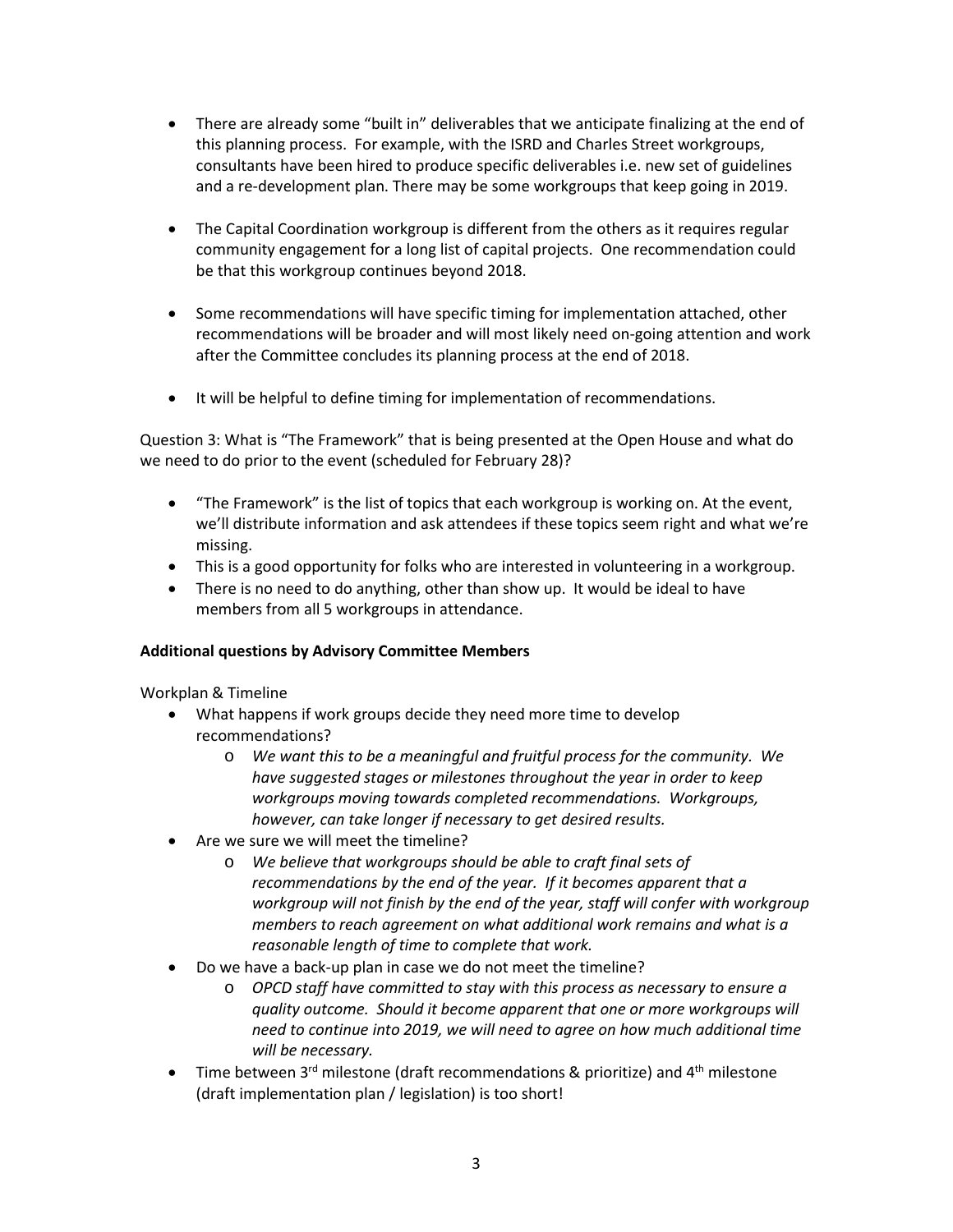o *The timeline is intended to be a planning tool and not a firm deadline. We will adjust as necessary.*

• Can workgroups that do not have report / deliverables work towards this structure? *Each workgroup's recommendations will be formally communicated in a final report document – The CID Framework and Implementation Plan - that will be delivered to the Mayor and Council. The Framework and Implementation Plan will document the subject matter background, process, and outcomes (recommendations) of each workgroup and incorporate by reference the consultant-prepared reports/deliverables that are identified in the work plan.*

# Community engagement

- Where do the community liaisons fit into the workplan, timeline, scope of work?
	- o *The CLs are intended to support outreach and engagement activities. They are available to support the specific needs of each workgroup and the general needs of the broader planning process.*
- Can we tie in community engagement events with current community events?
	- o *That is highly desirable and we will do so wherever possible.*
- How frequently do we want to share information with the community? For example, via community liaisons?
	- o *Workgroups will have different needs to sharing information and soliciting input. We should look for opportunities to share updates at existing community events and meetings (such as residents meetings and the ID Forum).*
- How do we share information outside of open house events?
	- o *By going to existing events and meetings and, as appropriate, by using focus groups, door-to-door outreach and other engagement tactics.*
- Community members would like to get more involved and have more information. Need to use less words and have more pictures.
- Who cares enough to come to the events that aren't already at the workgroup meetings? Might it make more sense to coordinate with other events?
	- o *Yes, coordinating with other events should be a priority.*

# **Workgroups**

- Who is in the various work groups (companion list with timeline)?
	- o *We have a lists of current workgroup membership that we will share with AC members.*
- Meeting calendar of workgroup meetings are regular times?
	- o *We are trying to be as consistent as possible with workgroup monthly meetings but are finding the need to do some adjusting based on schedule conflicts and the need to allow adequate time to prepare between meetings.*
- A goal for each group
	- o *Essentially, the goal of each workgroup is to prepare a set of recommendations for implementation that are appropriate for the area of focus of each workgroup. We have a document that suggests likely work program elements for each group that we will share.*
- What are outreach resources for the workgroups?
	- o *DON has primary responsibility for project outreach. Resources include Jenifer Chao and the CLs.*
- Are all the workgroups aware of the timelines?
	- o *All workgroups have discussed the general timeline of the planning project.*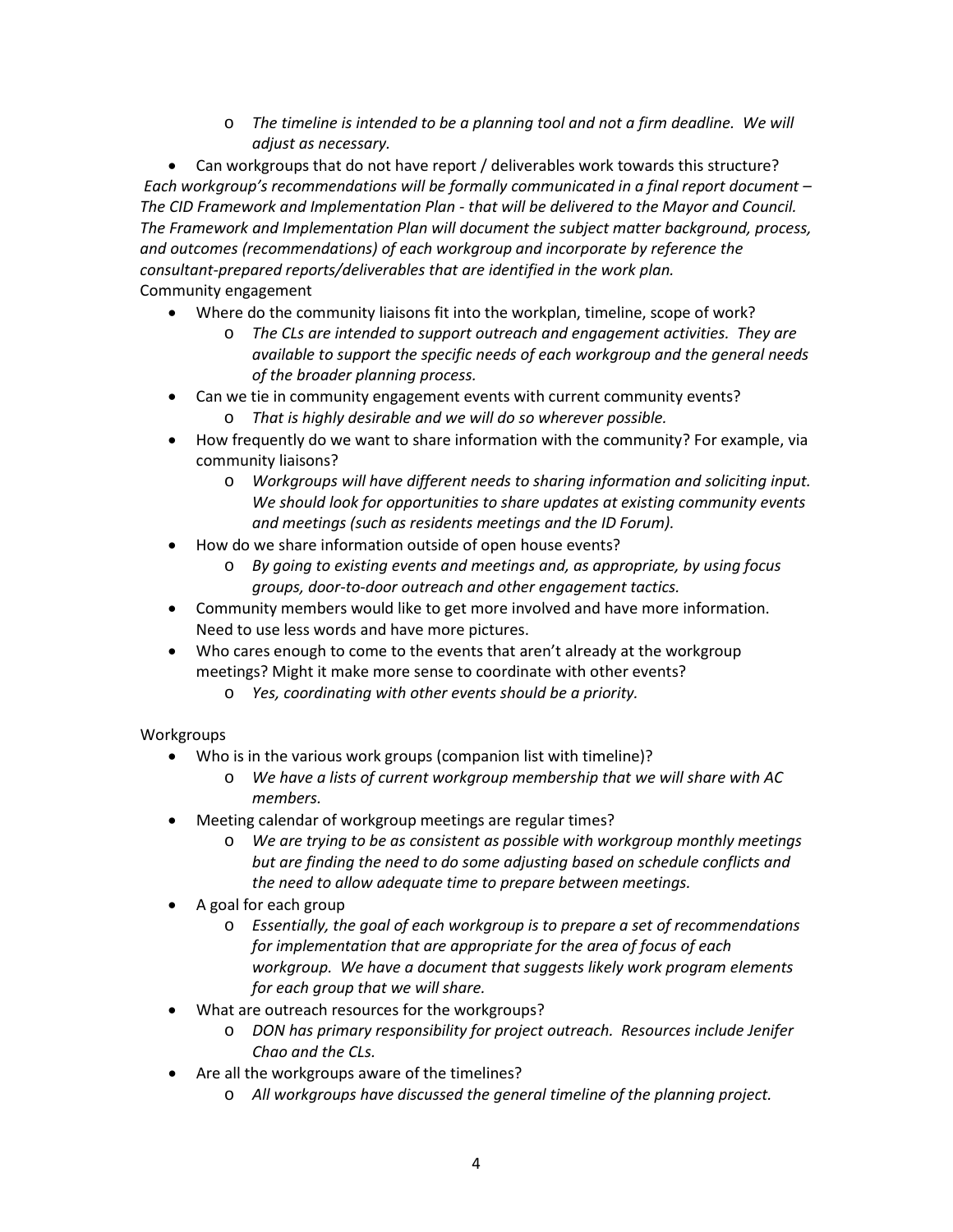- When do you need products from each workgroup to feed into the final report?
	- o *Ideally, by October(?) in order to allow for time for report writing, editing and review.*

Implementation Plan

- Who stewards the action plan going forward?
	- o *This needs to be discussed. The report format is intended to be a set of recommendations to the City. It is possible that the Mayor will want to follow up with a written response. We anticipate that DON will have a significant role in coordinating implementation in partnership with the community. The community should anticipate a significant role in advocating for implementation/funding during the political process.*
- How do we ensure consistency, shared understanding through the final proposal writing?
	- o *Staff will guide the recommendation writing process and will work with the Cochairs and the Advisory Committee to ensure consistency and that the final product represents the AC's intentions.*
- What is put into formal legislation / adoption?
	- o *We anticipate that some workgroups will recommend changes that will require legislation. Proposing changes to the current land uses that are allowed in the ISRD section of the land use code, for example, will require legislation. Recommendations for making part or all of the Charles Street facility available for community use may require legislation. The AC should consider whether to request that the City Council recognize the final report by legislative action.*
- What is the difference between preliminary and draft recommendations?
- *Preliminary recommendations are intended to articulate the initial proposals identified by each workgroup. It is anticipated that preliminary recommendations will be vetted in the community and reviewed by the City's interdepartmental team (IDT) in order to inform any changes that should be incorporated into a set of draft recommendations. Draft recommendations will then be examined in greater detail with emphasis on prioritization, assessment of resource needs and responsible party(ies) for implementation.* How do regulatory recommendations from workgroups 1 & 2 get reconciled?
	- o *If there are recommendations from the two workgroups that are in conflict with each other, we can convene discussions with the chairs of the two committees to attempt to reach common ground. There are Advisory Committee members who are serving in both workgroups that can help ensure coordination as recommendations are developed. The Advisory Committee will make final decisions about what is included in the final report.*

## **Workgroup and Community Engagement Planning & Updates**

Jenifer Chao, DON, presented 2 formats of a draft visual per request at the last Advisory Committee meeting. This will be used as an outreach tool with tenants, residents, small business owners, etc. to complement and convey information about this planning process in a visual way.

Committee members provided some feedback on the visual: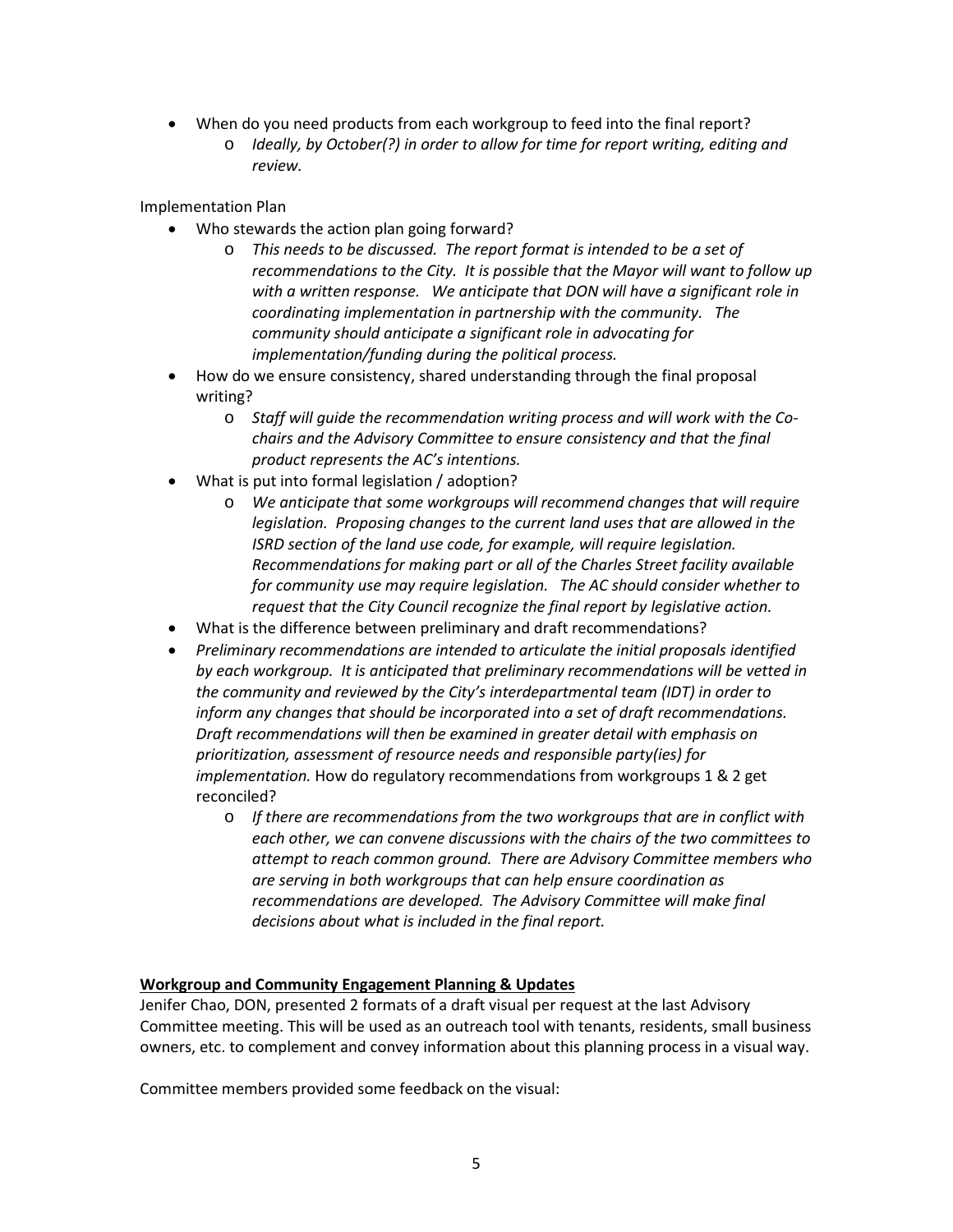- The information listed is too broad. We need to convey clearly why people should get involved and what they will get out of it.
- Be clear about how people can take action and/or participate in the process.
- We need to describe how this planning process connects to real-time needs, like affordable housing.
- A 1-pager needs to answer: "What is the ultimate goal of the work? Why should people care?"

Angela then shifted the focus of the meeting and facilitated this section and asked workgroups to develop a list of specific outreach needs that will be incorporated into the larger community outreach plan.

## **Workgroup: Public Realm**

- No surveys, maybe try focus groups to get input
- How do we outreach around public space in Little Saigon when people don't live there yet?
- Utilize community interpreters in addition to DON's Community Liaisons
- Use InterIm's WILD program and community center to outreach to youth

## **Workgroup: International Special Review District (ISRD) & Design Review**

- What is our budget, how many focus groups can we afford to conduct?
- Outreach to business owners in Little Saigon
	- o One targeted meeting to identify what design elements are important.
- Targeted property owner outreach about what ISRD is redevelopment focus (Property owner will want to know: How does this affect me? What does this mean if I want to redevelop my site/property?)
- Focus groups that are topic specific
	- o Guidelines
	- o Review and approval process
- What is the total budget for outreach and engagement?
- Address Goodwill owners separately (they have different interests)

## **Workgroup: Community Development & Stabilization**

This workgroup is focused on a myriad of neighborhood issues that need concrete results or deliverables: commercial affordability, housing, un-reinforced masonry buildings (URM), land development

Specific outreach strategies need to be developed for these groups:

- Residential building management
- Property owners
- Residents/businesses
- New developers
- Older buildings (URM identified)

• Long-time stakeholders

• Workers

## **Workgroup: Charles Street Campus**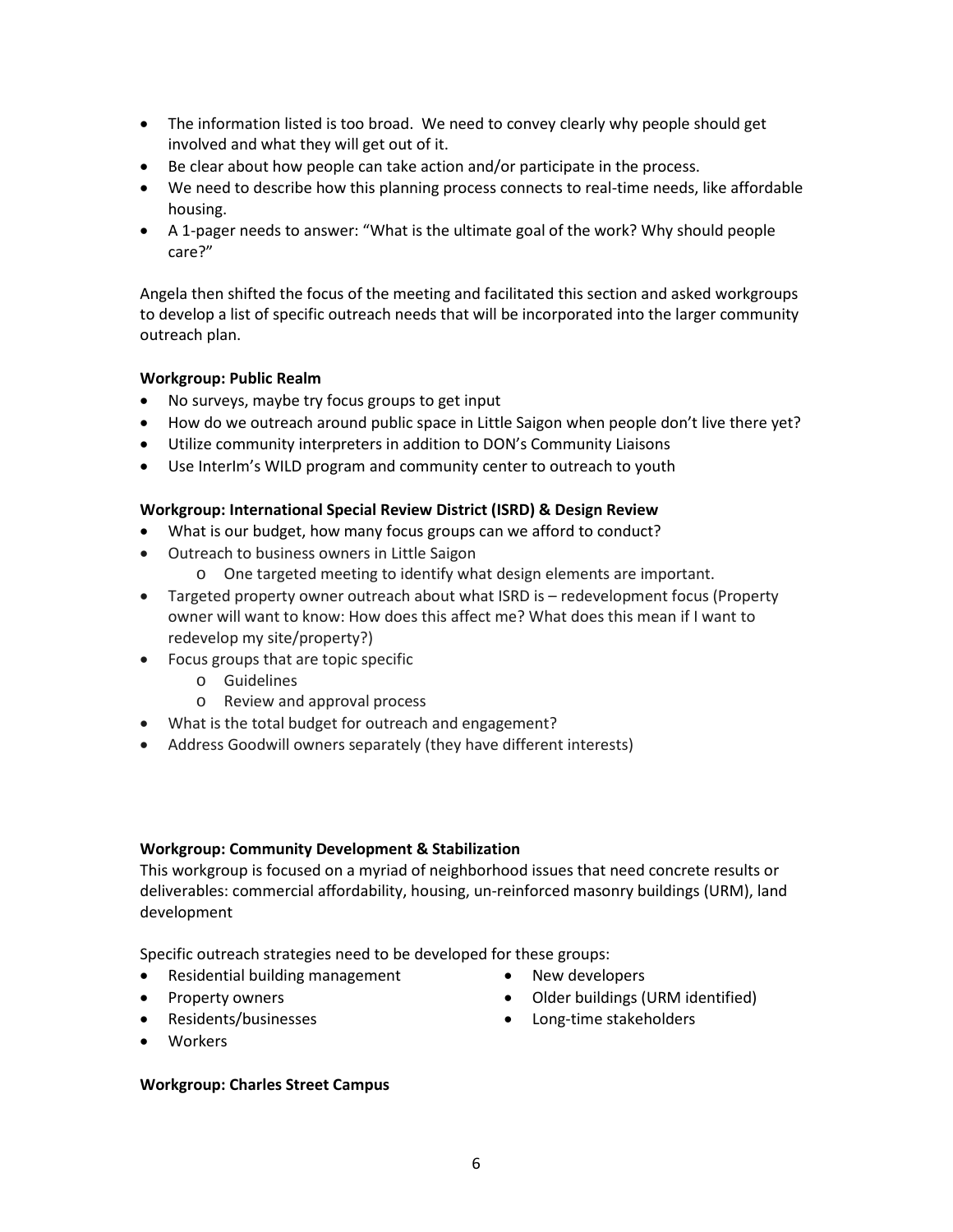- This is primarily a technical study and we don't feel much outreach is necessary at this point – because it feels disingenuous to ask the community to provide input on the study elements.
- The open house events will provide an opportunity for updates as the study proceeds
- Any relevant information can be posted on the website
- When the study is completed, results will go to the Mayor and relevant departmental leadership for consideration of the potential feasibility of surplusing land for community use.
- The workgroup will formulate a recommendation based on the results of the study e.g. we think the city should vacate and we go thru a visioning process or incorporate elements of the other work groups (public realm, community stabilization..
- The Advisory Committee will decide what recommendation to forward as part of the Action Agenda (aka Implementation Plan)
- The Advisory Committee (community) may lobby for the desired outcome
- Should the City decide to vacate part or all of the facility, a much broader community process would be initiated to discuss what community reuse would look like.

## **Workgroup: Capital Project Coordination**

- The workgroup is different than the others in that a primary purpose is to advise project managers on what outreach and engagement is appropriate for their specific project and for our various audiences. The other purposes are 1) having another opportunity for various city staff and department know about the huge number of projects happening in and near our neighborhood; 2) for community to have an opportunity to learn, provide comment, concern and recommendation
- Each project that comes in will be somewhat unique and so outreach needs and responsibilities will be different. Some may require significant neighborhood outreach and other, smaller projects may be more localized.
- It was suggested that we ask DON to create a general outreach guide for the CID that lists community contacts and other information that may be helpful for outreach follow-up after a project meets with the workgroup. We thought that after our planning work is done, we should have decent strategies to outreach to different elements of the community – so they could use that?

## **Community Announcements and Closure**

- Janet debuted the CID webpage on OPCD's website. Contact her with suggestions or concerns. The website address is: https://www.seattle.gov/opcd/ongoinginitiatives/chinatown-international-district
- Gary has contacted ethnic news / media (International Examiner, NW Asian Weekly, Vietnamese paper) per last Advisory Committee meeting. All are interested in promoting the current planning work. Follow-up to occur next month and possibly at Open House event in February.
- Maiko announced that SCIDpda's Chinatown/ID Kickoff event is tomorrow, January 25, at 4:30pm. This event is an opportunity to learn about economic development efforts, speak to city departments and developers building in the neighborhood.